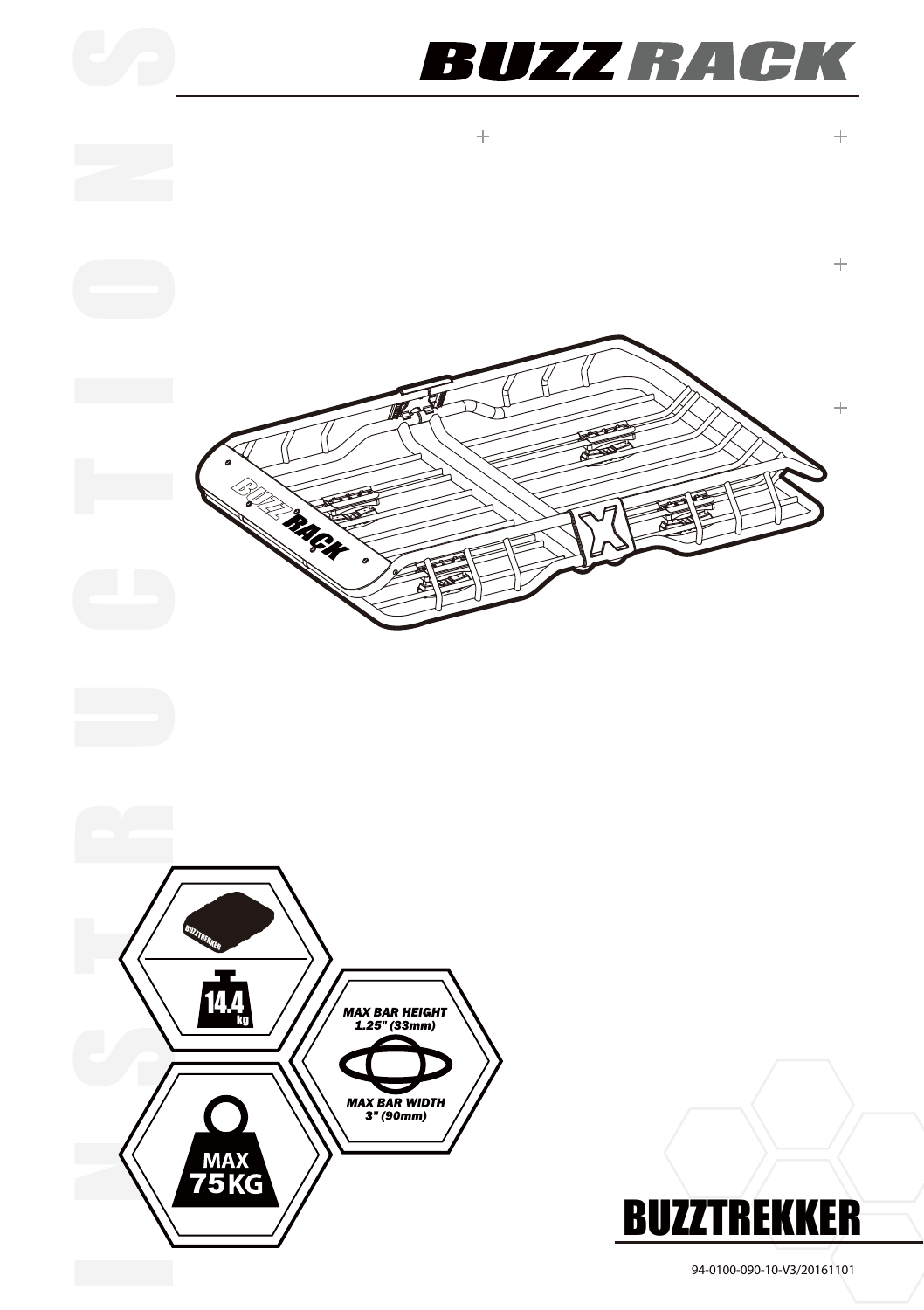

2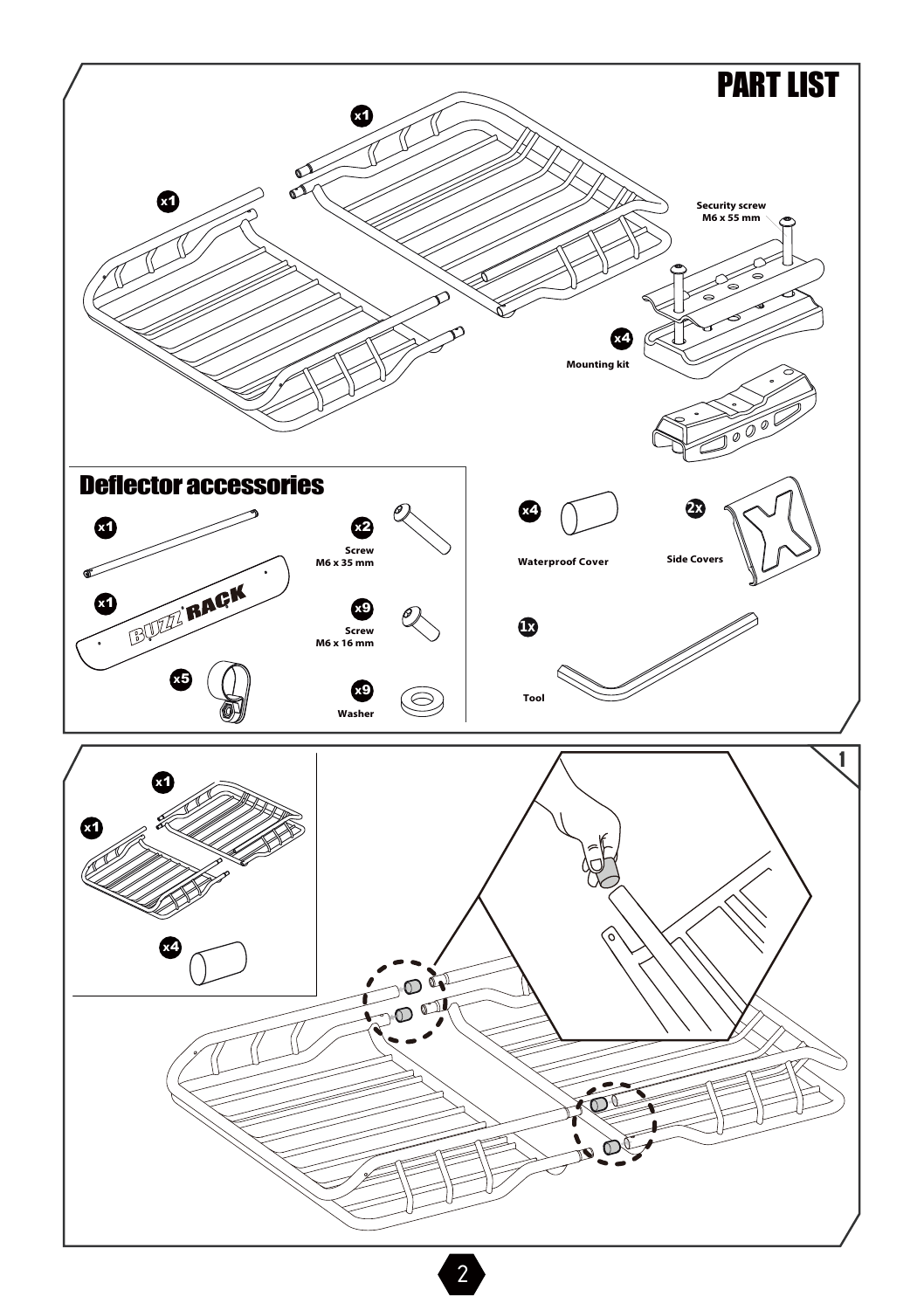

3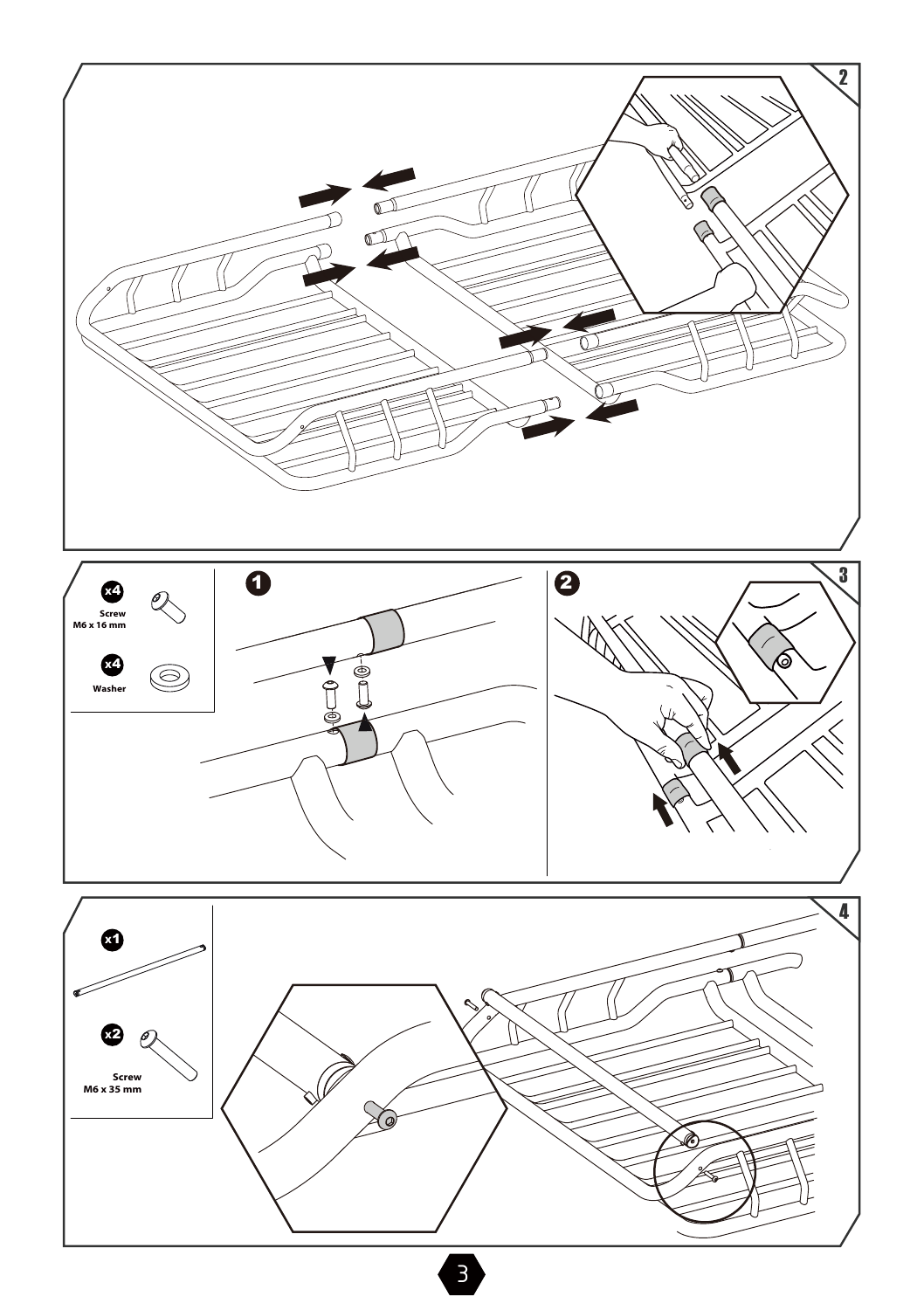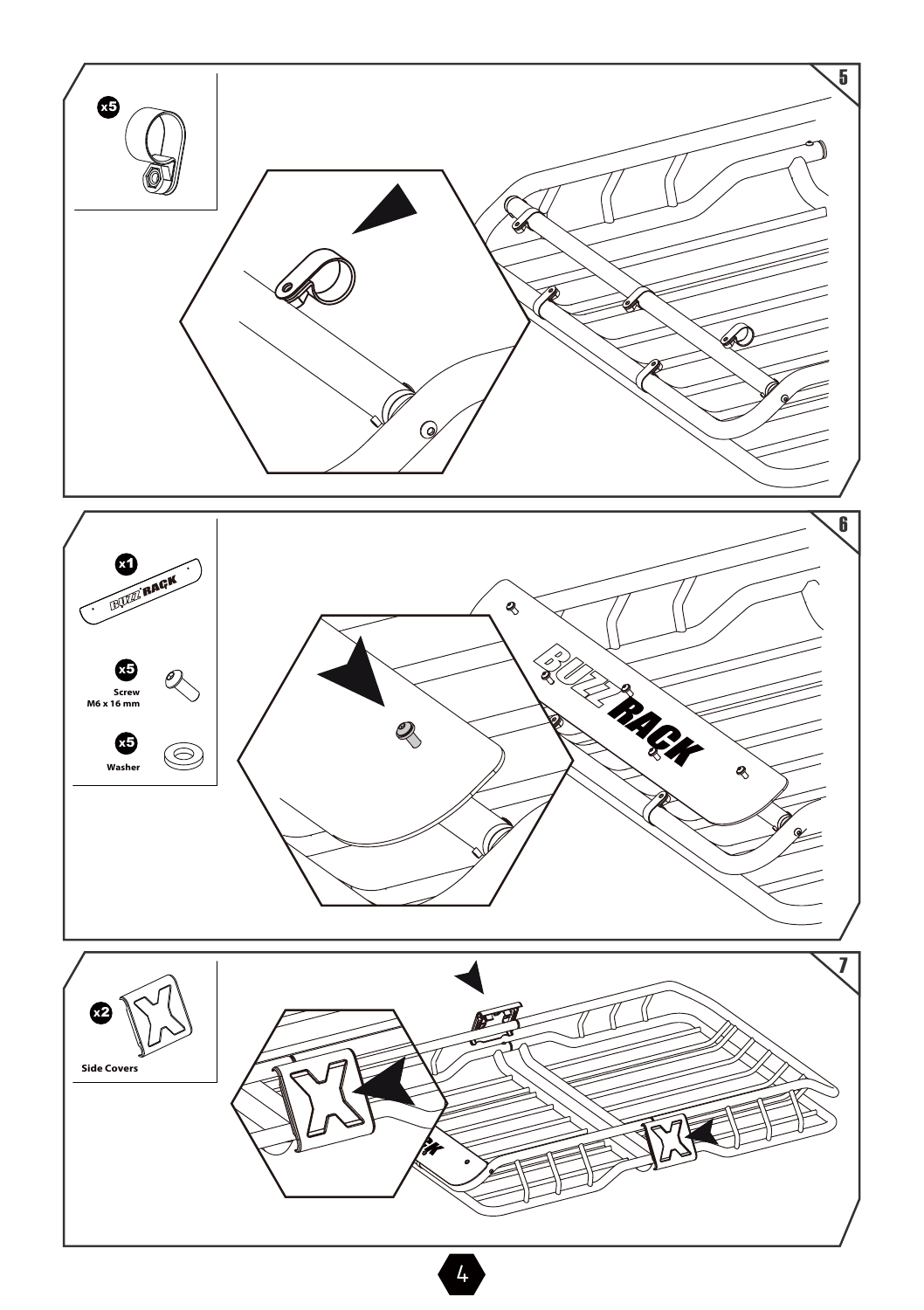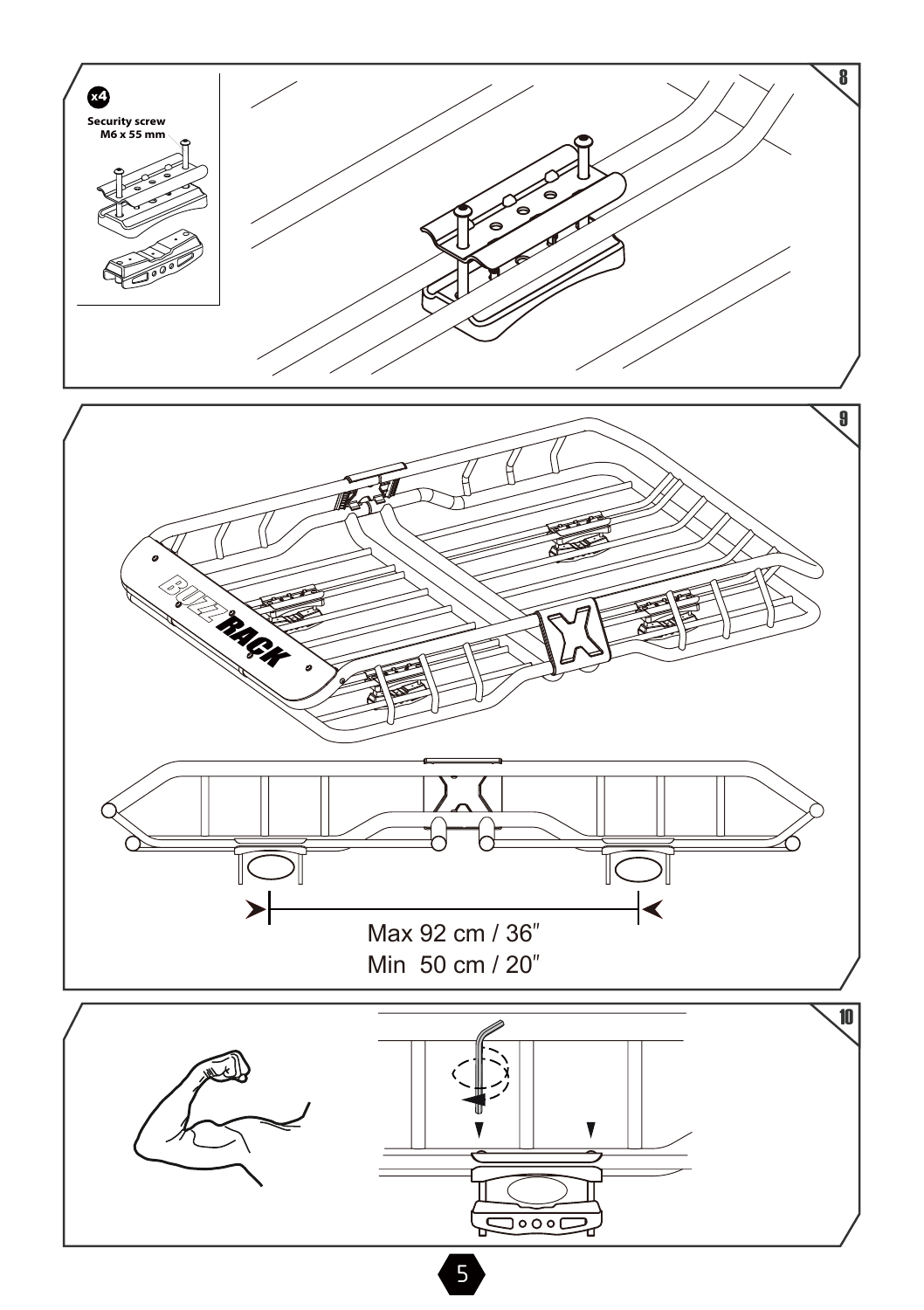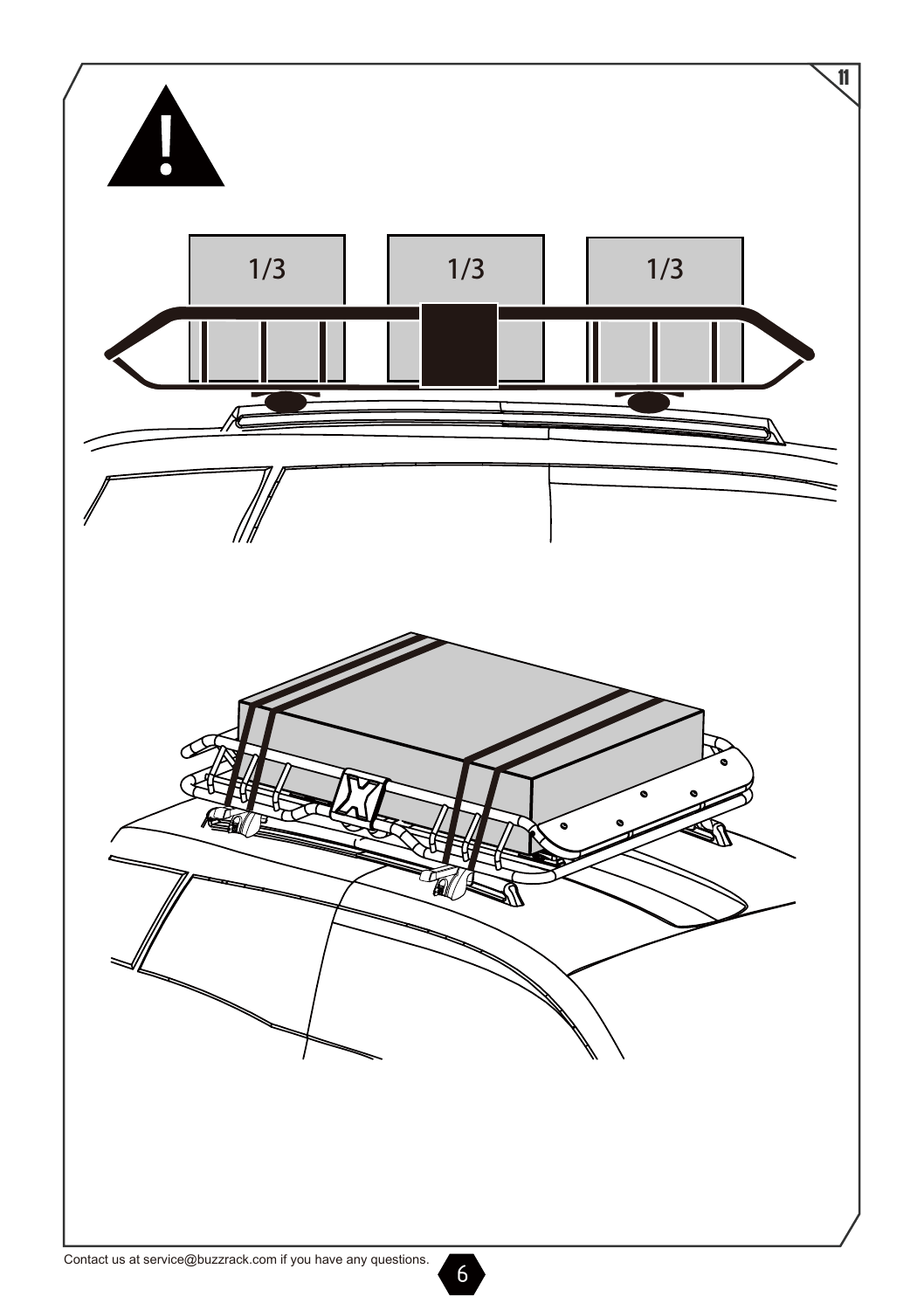## WARNINGS/COMPATIBILITIES/RESTRICTIONS !<br>!



Please read the instructions carefully. The end user is fully responsible for assembly and installation of this product.

- -Do not carry more than 75 kg (165lbs.) on this load carrier. Make sure the total load (cargo weight plus weight of the bars ) does not exceed the car maximum load capacity (see the owner manual).
- -Check the crossbar instructions or the car owner's manual for any restrictions about accessories used on the load bars.
- -The height of your cargo will affect the possibility to access low entrance spaces.
- -The cargo will affect your driving behavior.
- -Front and rear of long loads must be tied down to the front and rear of vehicle using a solid part of the vechicle (tow hooks for example).
- -Failure to properly install this product may cause damage to the car and in the worst case personal injury.
- -Do not modify any components of the product.
- -Do not use the product for other purposes than those for which they were designed.
- -Please respect the speed limit and adapt your speed to the condition of the road.
- -Before leaving and at every stop, please check that all the parts are firmly tightened.
- -Check periodically your product for signs of wear, corrosion and fatigue. -During your trip, periodically check that your load is firmly attached.
- -Please consult your store if you have any questions regarding this product.
- -Remove your cargo basket before entering automatic car washes.
- -Use lubricant on the bolts to avoid corrosion.